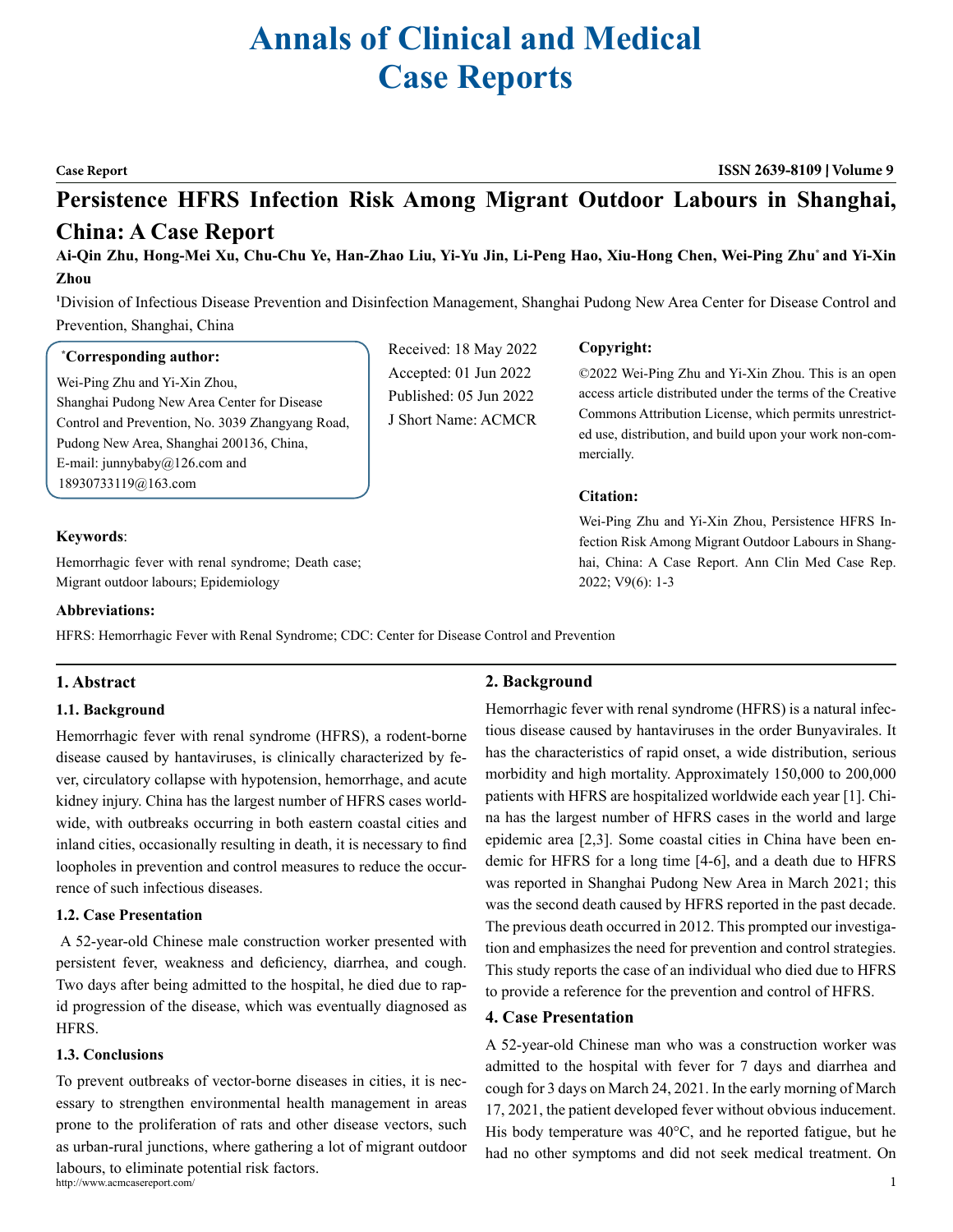March 21, the patient developed watery diarrhea accompanied by cough but still did not seek medical treatment. The patient did not visit the local hospital for treatment until the 23, and he presented with multiple organ failure on admission. On the 24, the patient was transferred to a hospital downtown for treatment. His vital signs were as follows: body temperature 36.3°C, heart rate 119/ min, respiratory rate 25/min and blood pressure 69/48 mmHg. A physical examination revealed petechiae on the trunk and limbs, variegation on the skin of the whole body, edema and congestion in the conjunctiva of the eyes, and coagulation in the mouth. On admission, hematologic tests revealed the following: C-reactive protein 17.96 mg/L, leukocyte count 26.8×109 /L, hemoglobin 190  $g/L$ , platelet count 11.0×10<sup>9</sup>/L, lymphocyte count 6.5×10<sup>9</sup>/L, and neutrophil count  $15.3 \times 10^{9}/L$ . The prothrombin time was 14.9 s, and the partial thromboplastin time was 99.2 s; the thrombin time could not be detected. Fibrinogen was 2.065 g/L, and D-dimer was 5.62 mg/L. Liver and kidney function examinations showed the following: total protein 49 g/L, albumin 23 g/L, alanine transaminase 377 U/L, glutamic oxaloacetic transaminase 804 U/L, urea 22.1 mmol/L, and creatinine 364 mol/L. Chest and abdomen computed tomography scans showed multiple small nodules in both lungs, multiple exudations around both kidneys, abdominal effusion, and bilateral paracolic sulcus effusion. Based on these re-

sults and the results of the physical examination, he was clinically diagnosed with sepsis, septic shock, suspected HFRS, metabolic acidosis, multiple organ dysfunction, thrombocytopenia, and coagulation dysfunction. After admission, the patient's condition deteriorated rapidly. At 23:00 on March 24, an enzyme-linked immunosorbent assay revealed that the patient was positive for IgM antibodies against HFRS, while IgG was negative. Unfortunately, the patient died in the early morning of the 25, and at 08:00 on the 25, the laboratory test result came back positive for hantavirus nucleic acid (Figure 1). After the patient died, we invested the conditions around the patient's residence. He lived in a container on a construction site located in the urban-rural fringe area, and rats were often seen in the container. We captured 5 *Apodemus agrarius* in the vicinity of the decedent's residence. The density of the mice was 4.6 per 100 clips. One of the mice tested positive for hantavirus nucleic acid (the ct values of the mouse lung and liver specimens were 22.85 and 34.73, respectively). Moreover, we collected 462 blood samples from people working and living around the construction site and sent them to the Pudong New Area Center for Disease Control and Prevention (CDC) for testing. The results showed that 36 people were positive for IgG, although none of them had symptoms.



Figure 1. Time line of the HFRS death case in shanghai, China.

#### **5. Discussion and Conclusions**

According to the results of the laboratory tests and epidemiological investigation, it was determined that this case of HFRS was caused by the decedent's contact with infected rats and their feces in the residential environment during a local outbreak. The cause of death was HFRS with multiple organ/system damage (affecting the liver, kidneys, blood and heart). The clinical features were consistent with the characteristics of HFRS and similar to those of fatal cases of HFRS reported in other regions [7-9]. The early symptoms were fever and fatigue, followed by cough and diarrhea. The patient's condition deteriorated rapidly. As the disease course progressed, typical symptoms of HFRS, such as body ecchymosis, eye conjunctival edema and bleeding, and oral coagulation, appeared. The early symptoms of HFRS are not typical; they did not cause concern in the patient himself and thus he did not see a doctor in time. The patient finally sought treatment on the 22, but his symptoms did not arouse the attention of the primary doctors

and nurses, and diagnosis and treatment were not timely. These two reasons are important factors for the high mortality associated with HFRS. The epidemic occurred in an urban-rural area of Pudong New Area. The residents in this area are mostly migrant workers with poor living conditions that are prone to rodent proliferation. Pudong New Area has an area of 1210 square kilometers and a permanent resident population of 5.567 million. There are many areas where similar incidents could occur, so rodent control and prevention education should be strengthened in relevant areas to reduce infections by hantaviruses. Moreover, we should provide health education to high-risk groups in epidemic areas, strengthen primary doctors' awareness of HFRS, detect infections in time and provide treatment as soon as possible to reduce the rates of severe illness and death. At the same time, we should strengthen rodent density monitoring and issue early warnings during rodent-borne infectious disease outbreaks. Case investigations were conducted around the construction site where the decedent had resided. Sam